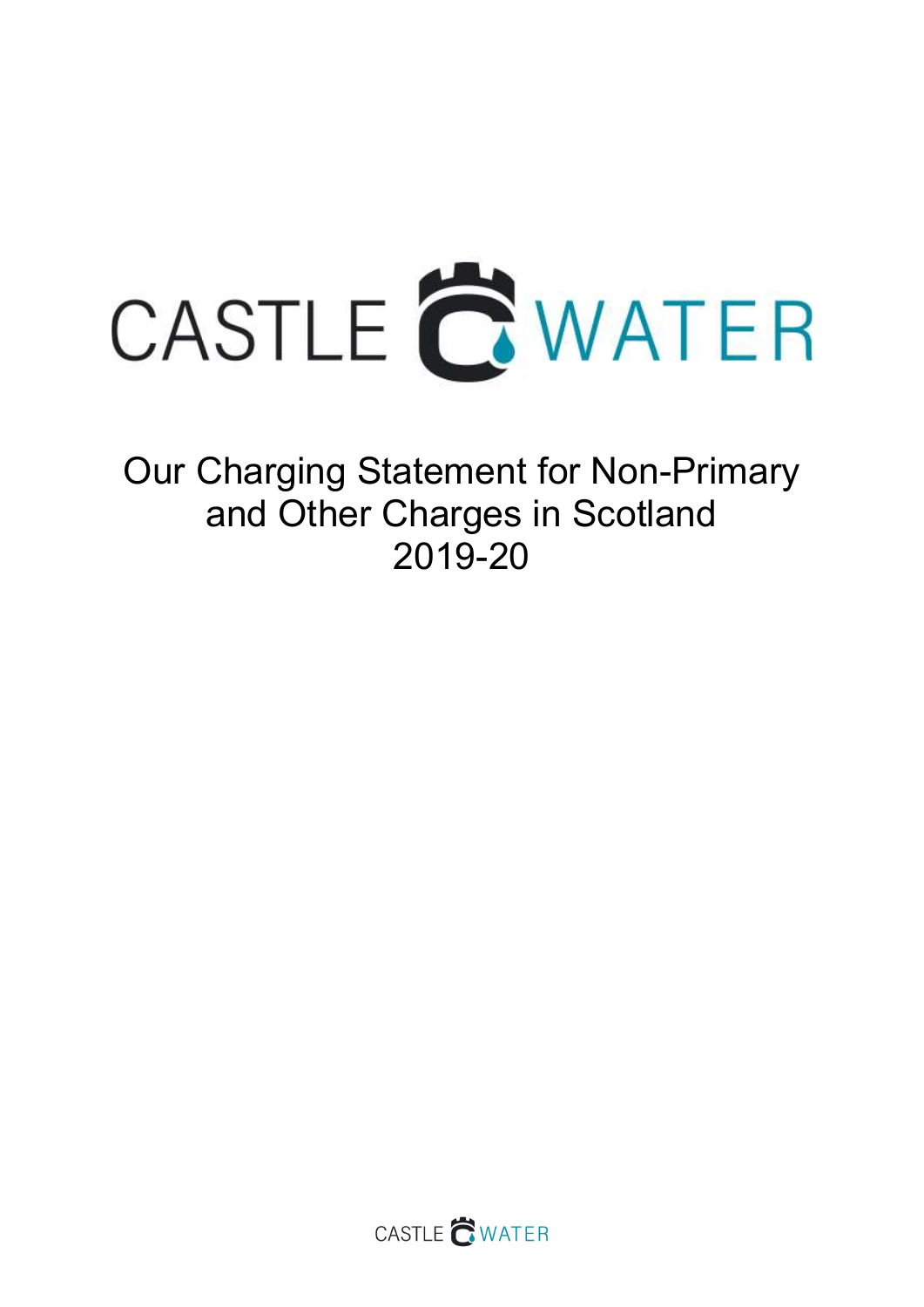# 1 Temporary Consents for Trade Effluent Discharge

A temporary consent will be valid for six months, after which time it will automatically terminate.

| Category of Discharge | Charge per Consent |
|-----------------------|--------------------|
| Low Strength          | £209.33            |
| Medium Strength       | £418.77            |
| <b>High Strength</b>  | £697.87            |

# 2 Verification of Services

### 2.1 De-registration Requests

| Activity                                                | Charge             | Abortive Visit Charge |
|---------------------------------------------------------|--------------------|-----------------------|
| Verification using Scottish Water Systems               | £23.85             | N/A                   |
| Visit During Standard Hours (Two Person Service)        | £219.07            | £182.33               |
| <b>First Hour</b>                                       |                    |                       |
| Visit During Standard Hours (Two Person Service) Per    | £146.16            | N/A                   |
| Hour Thereafter                                         |                    |                       |
| Visit Out-With Standard Hours (Two Person Service)      | £288.06            | £239.90               |
| <b>First Hour</b>                                       |                    |                       |
| Visit Out-With Standard Hours (Two Person Service)      | £191.74            | N/A                   |
| Per Hour Thereafter                                     |                    |                       |
| Visit requiring additional resources during or out-with | Based on           | Based on 1 Hour 15    |
| standard hours                                          | <b>Actual Cost</b> | Minutes               |

### 2.2 Verification of Meter Details

| Activity                                                | Charge             | <b>Abortive Visit Charge</b> |
|---------------------------------------------------------|--------------------|------------------------------|
| Visit During Standard Hours - First Hour                | £109.53            | £91.16                       |
| Visit During Standard Hours - Per Hour Thereafter       | £73.02             | N/A                          |
| Visit Out-With Standard Hours - First Hour              | £144.03            | £119.95                      |
| Visit Out-With Standard Hours - Per Hour Thereafter     | £95.87             |                              |
| Visit requiring additional resources during or out-with | Based on           | Based on 1 Hour 15           |
| standard hours                                          | <b>Actual Cost</b> | Minutes                      |

### 2.3 Verification of Water Service Configuration

| Activity                                                | Charge             | Abortive Visit Charge |
|---------------------------------------------------------|--------------------|-----------------------|
| Verification using Scottish Water Systems               | £23.85             | N/A                   |
| Visit During Standard Hours (Two Person Service) First  | £219.07            | £182.33               |
| Hour                                                    |                    |                       |
| Visit During Standard Hours (Two Person Service) Per    | £146.16            |                       |
| <b>Hour Thereafter</b>                                  |                    |                       |
| Visit Out-With Standard Hours (Two Person Service)      | £288.06            | £239.90               |
| <b>First Hour</b>                                       |                    |                       |
| Visit Out-With Standard Hours (Two Person Service)      | £191.74            |                       |
| Per                                                     |                    |                       |
| <b>Hour Thereafter</b>                                  |                    |                       |
| Visit requiring additional resources during or out-with | Based on           | Based on 1 Hour 15    |
| standard hours                                          | <b>Actual Cost</b> | Minutes               |
|                                                         |                    |                       |

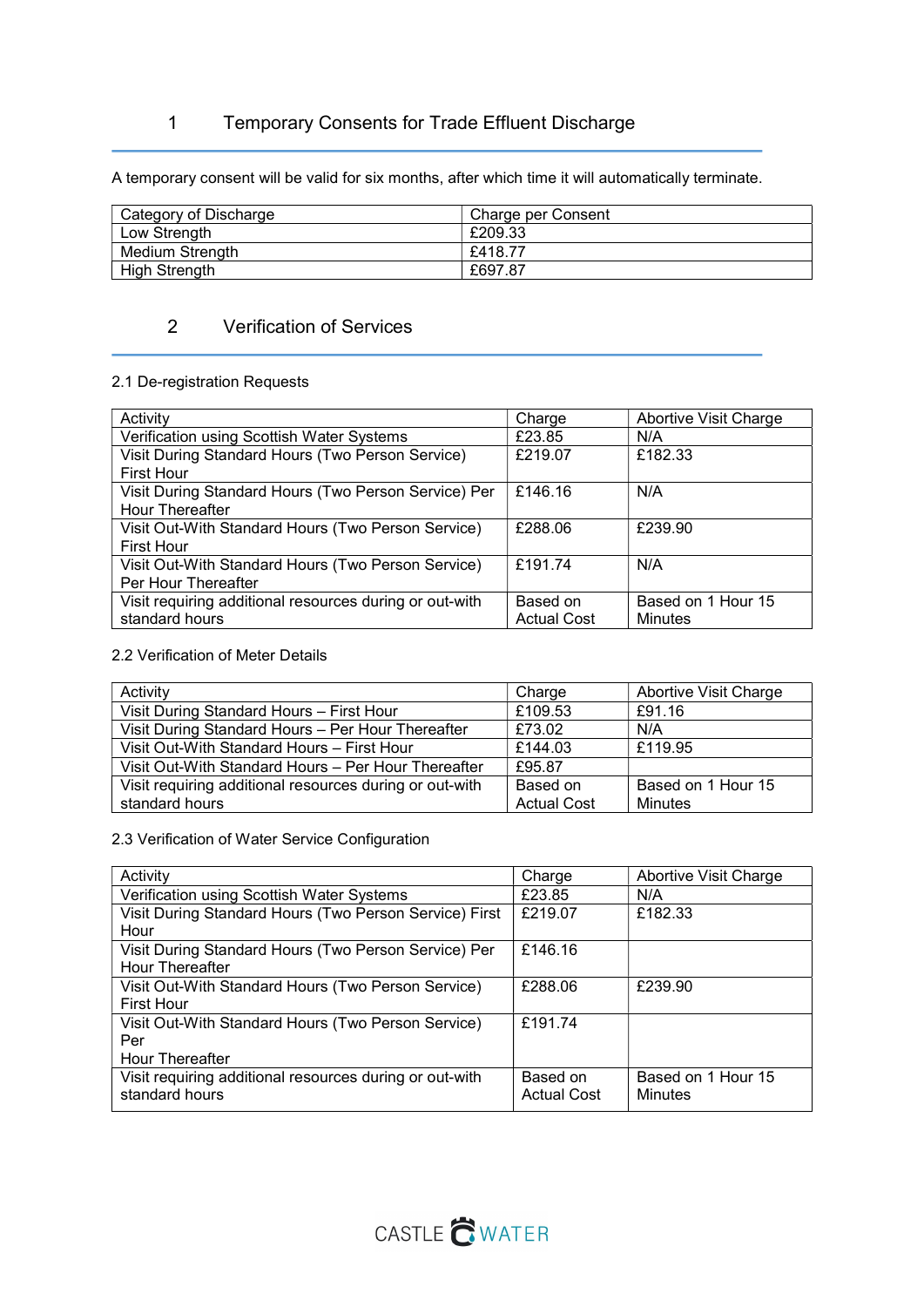2.4 Legal Review – Associated with Verification of Water Service or Supply Configurations

| Activitv                                                 | $  -$<br>rae<br>ا اب |
|----------------------------------------------------------|----------------------|
| egal<br><b>Jwnership</b><br>Review<br>√ Property،<br>Fee | £80.30               |

### 3 Water Shut off and Reconnection

There are two types of disconnections that we offer – temporary and permanent. You can request and pay for either type to be carried out at your property.

We will also temporarily or permanently disconnect your supply is you fail to pay your bills. If the supply has been temporarily disconnected, we will reconnect the supply once all outstanding bills have been paid, including the applicable disconnection, reconnection and cost of recovery charges. If your supply has been permanently disconnected, a new connection will need to be applied for, subject to capacity in Scottish Water's network.

3.1 Disconnection Surveys for Temporary and Permanent Disconnections

The cost for disconnecting your supply – whether temporarily or permanently  $-$  is based on whether alterations to your pipework are needed. To establish what work is required, we must first carry out a survey. If you need the survey to be done out-of-hours, i.e. out-with Monday to Friday, 8am to 6pm, the survey charges increase.

| Activity                                             | Charge          | <b>Abortive Visit Charge</b> |
|------------------------------------------------------|-----------------|------------------------------|
| The First Hour of an in-hours standard disconnection | £219.07         | £182.33                      |
| survey                                               |                 |                              |
| For each hour thereafter of an in-hours standard     | £146.16         | N/A                          |
| disconnection survey                                 |                 |                              |
| The first hour of an out-of-hours standard           | £288.06         | £239.90                      |
| disconnection survey                                 |                 |                              |
| For each hour thereafter of an out-of-hours standard | £191.74         | N/A                          |
| disconnection survey                                 |                 |                              |
| Survey requiring additional resources during or out- | Based on actual | Based on 1 Hour 15           |
| with standard hours                                  | cost            | <b>Minutes</b>               |

If you can commit to going through with the disconnection before the survey is even carried out, and the survey shows that a standard disconnection is possible, we'll reduce your charges by the amounts below:

|                                       | Charge  | Abortive Visit Charge |
|---------------------------------------|---------|-----------------------|
| In-hours advanced commitment standard | £146.16 | £182.33               |
| disconnection                         |         |                       |
| Out-of-hours advanced commitment      | £191.74 | £239.90               |
| standard disconnection                |         |                       |

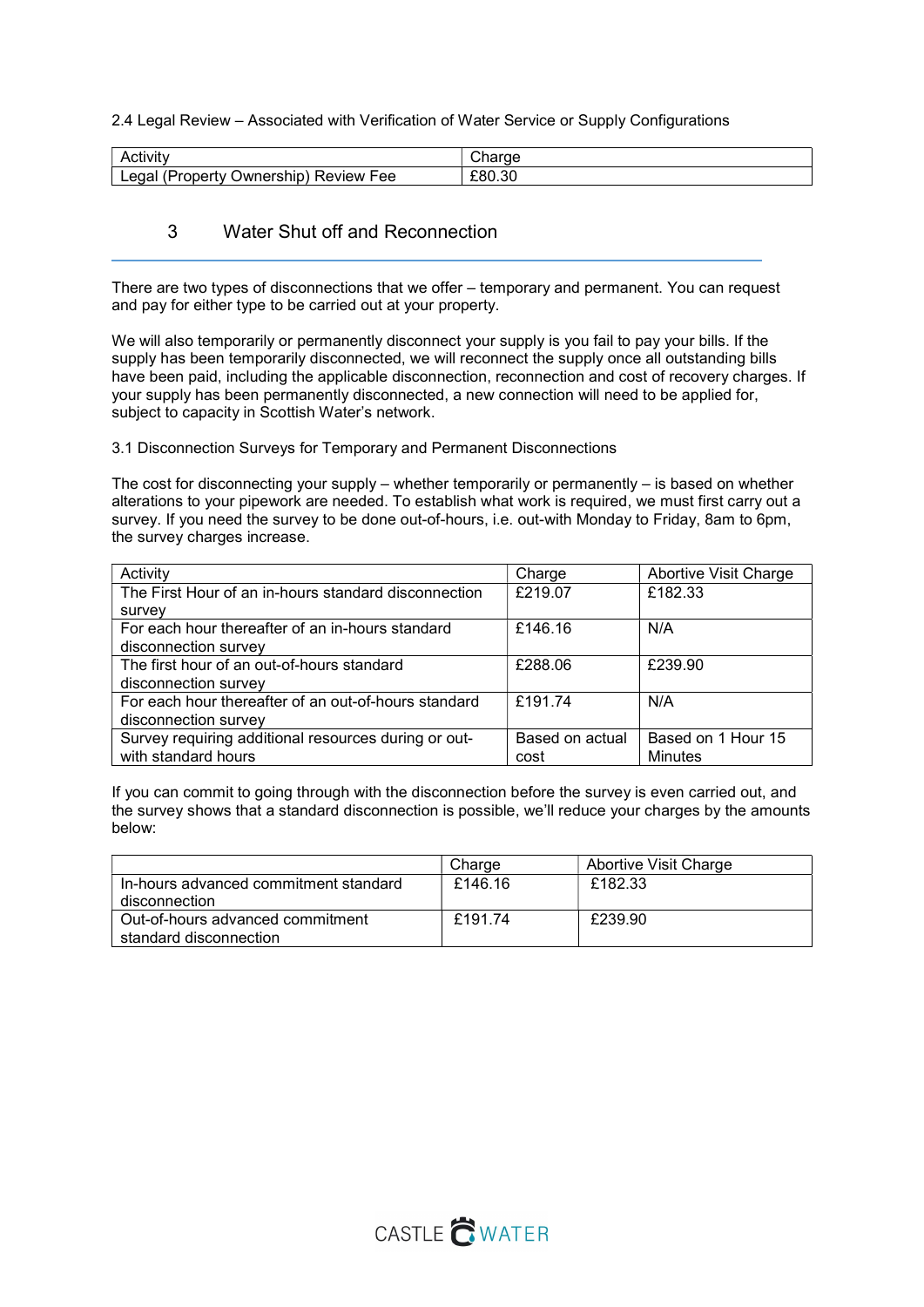#### 3.2 Temporary Disconnection

A temporary disconnection should not last more than three months. Disconnections lasting longer than three months will be classed as a permanent disconnection and will be charged as such. The fixed charges for water, waste water and surface water drainage will continue to apply for each period of temporary disconnection. Should any further cost be incurred in securing access to carry out the survey (e.g. legal costs) these may also be added to your account.

| Activity                                                                                                                   | Charge                         | Abortive Visit Charge          |
|----------------------------------------------------------------------------------------------------------------------------|--------------------------------|--------------------------------|
| The First Hour of an in-hours<br>standard temporary<br>disconnection where no<br>pipework modification is<br>required      | £219.07                        | £182.33                        |
| For each hour thereafter of an<br>in-hours temporary<br>disconnection                                                      | £146.16                        | N/A                            |
| The first hour of an out-of-<br>hours standard temporary<br>disconnection where no<br>pipework modification is<br>required | £288.06                        | £239.90                        |
| For each hour thereafter of an<br>out-of-hours standard<br>temporary disconnection                                         | £191.74                        | N/A                            |
| Non-standard Temporary<br><b>Disconnection</b>                                                                             | Based on<br><b>Actual Cost</b> | Based on<br><b>Actual Cost</b> |

#### 3.3 Permanent Disconnection

If you ask us to permanently disconnect your water supply, you will be charged based upon the actual cost of providing this service, but we ask that a deposit of £250+VAT is paid prior to us submitting the request. Any costs will be deducted from this amount – any difference will be refunded, and any further costs will be invoices upon completion of the work. Abortive visit charges will also apply. These will be based on 1 hour 15 minutes of reasonable resources.

Inspection fee associated with permanent disconnections may also apply. If required, you will always be advised in advance.

| Activity                                                 | Charge  | Abortive Visit Charge |
|----------------------------------------------------------|---------|-----------------------|
| <b>Permanent Disconnection</b><br>during Standard Hours  | £573.44 | £229.37               |
| <b>Permanent Disconnection</b><br>outwith Standard Hours | £745.47 | £298.14               |

#### 3.4 Discontinuation and Re-establishment of Trade Effluent Service

| Activity                                          | Charge                    |
|---------------------------------------------------|---------------------------|
| Survey to Establish if Trade Effluent Service can | Reasonable Costs Incurred |
| be discontinued                                   |                           |
| Discontinuation of Trade Effluent Services        | Reasonable Costs Incurred |
| Re-establishment of Trade Effluent Services       | Reasonable Costs Incurred |
| <b>Abortive Visits</b>                            | Reasonable Costs Incurred |

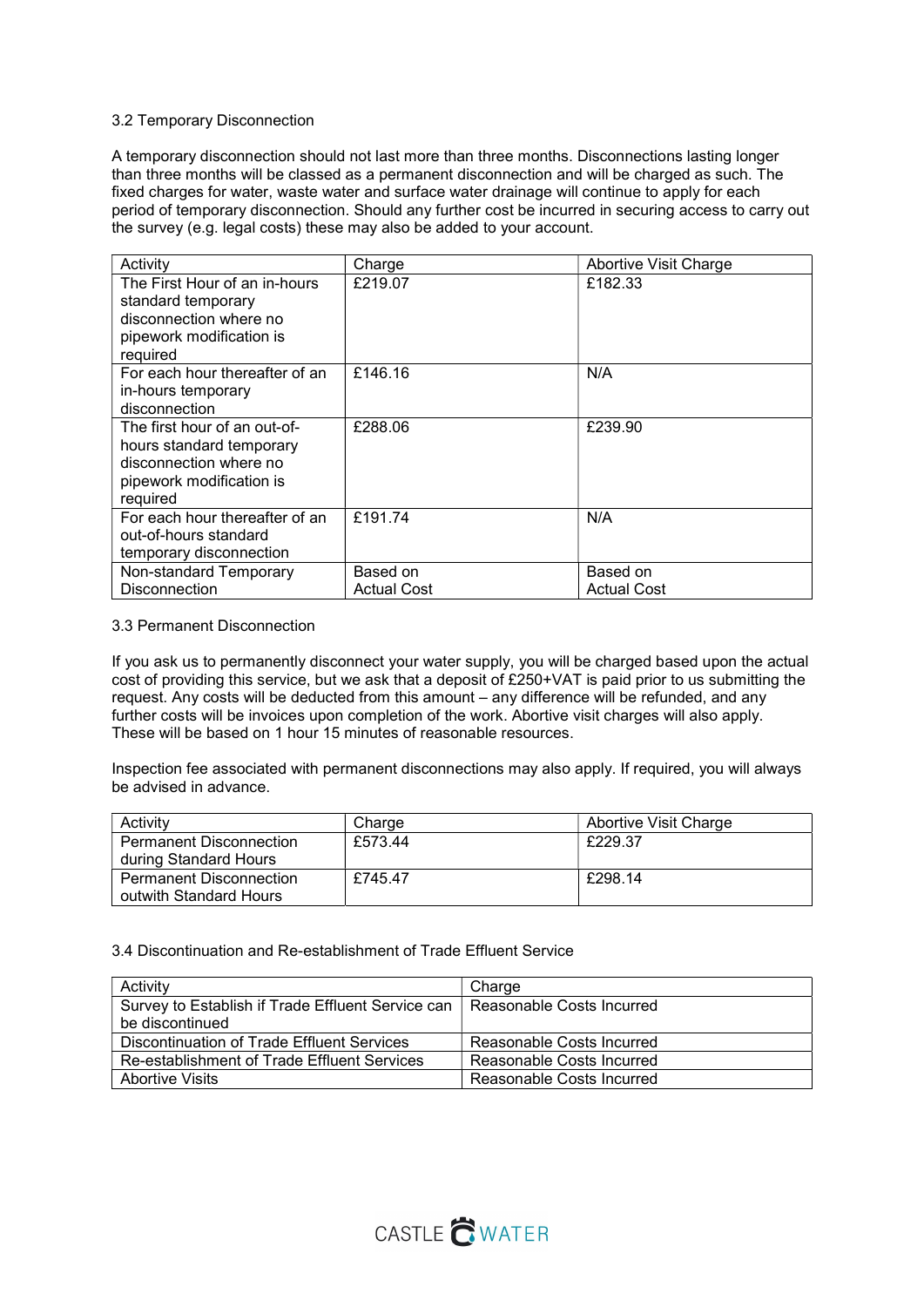3.5 Reconnection Charges Following Temporary Disconnection

| Activity                      | Charge               | <b>Abortive Visit Charge</b> |
|-------------------------------|----------------------|------------------------------|
| In-hours Reconnection         | £109.53              | £91.16                       |
| Out-of-hours Reconnection     | £144.03              | £119.95                      |
| <b>Reconnection Requiring</b> | Based on Actual Cost | Based on 1 Hour 15 Minutes   |
| <b>Pipework Alteration</b>    |                      |                              |

3.6 Service Removal Verification Survey

| Activity                            | Charge               | Abortive Visit Charge      |
|-------------------------------------|----------------------|----------------------------|
| <b>Survey During Standard Hours</b> | £109.53              | £91.16                     |
| for the First Hour                  |                      |                            |
| <b>Survey During Standard Hours</b> | £73.02               | N/A                        |
| per Hour Thereafter                 |                      |                            |
| Survey out-with Standard            | £144.03              | £119.95                    |
| Hours for the First Hour            |                      |                            |
| Survey out-with Standard            | £95.87               | N/A                        |
| Hours per Hour Thereafter           |                      |                            |
| Survey requiring additional         | Based on Actual Cost | Based on 1 Hour 15 Minutes |
| resources during or out-with        |                      |                            |
| standard hours                      |                      |                            |

## 4 Metering Services

Metering your supply allows us to bill you based on your actual consumption and allows you to monitor and manage your usage. Our metering services will help you get a meter installed, keep it working properly and make sure it's the right size for your property.

If you have any questions regarding meters that we haven't answered here, please call our Customer Service Team on 0330 333 6510 or email at customersupport@castlewater.co.uk

If you ask for a meter to be installed at your un-metered property, then we will request the service from Scottish Water and charge you based on the meter installation standard charges as shown below.

Meters will only be installed where practicable, so we must first carry out a survey at your property to make sure that the installation is possible. When this is not possible, we will explain the circumstances

behind Scottish Waters decision.

If you need the survey to be done out of hours, i.e. out-with 8am to 6pm Monday to Friday, the survey charges increase. Scottish Water will also need to survey the property if you require a different size of meter or you'd like the meter to undergo an accuracy test and the meter is subsequently found to be accurate.

#### Meter Installation

If it is possible to install your meter, but the installation requires one or more of the following, you will be charged based on the actual cost of undertaking the installation:

- Separating the water supply pipe to your property, if it also supplies another property
- Substantial plumbing work
- Installing more meters, for example because the property has more than one water supply
- Installing a meter elsewhere in the property, other than Scottish Waters preferred location

Wherever possible, we will notify you in advance of these charges. In all other cases, the following

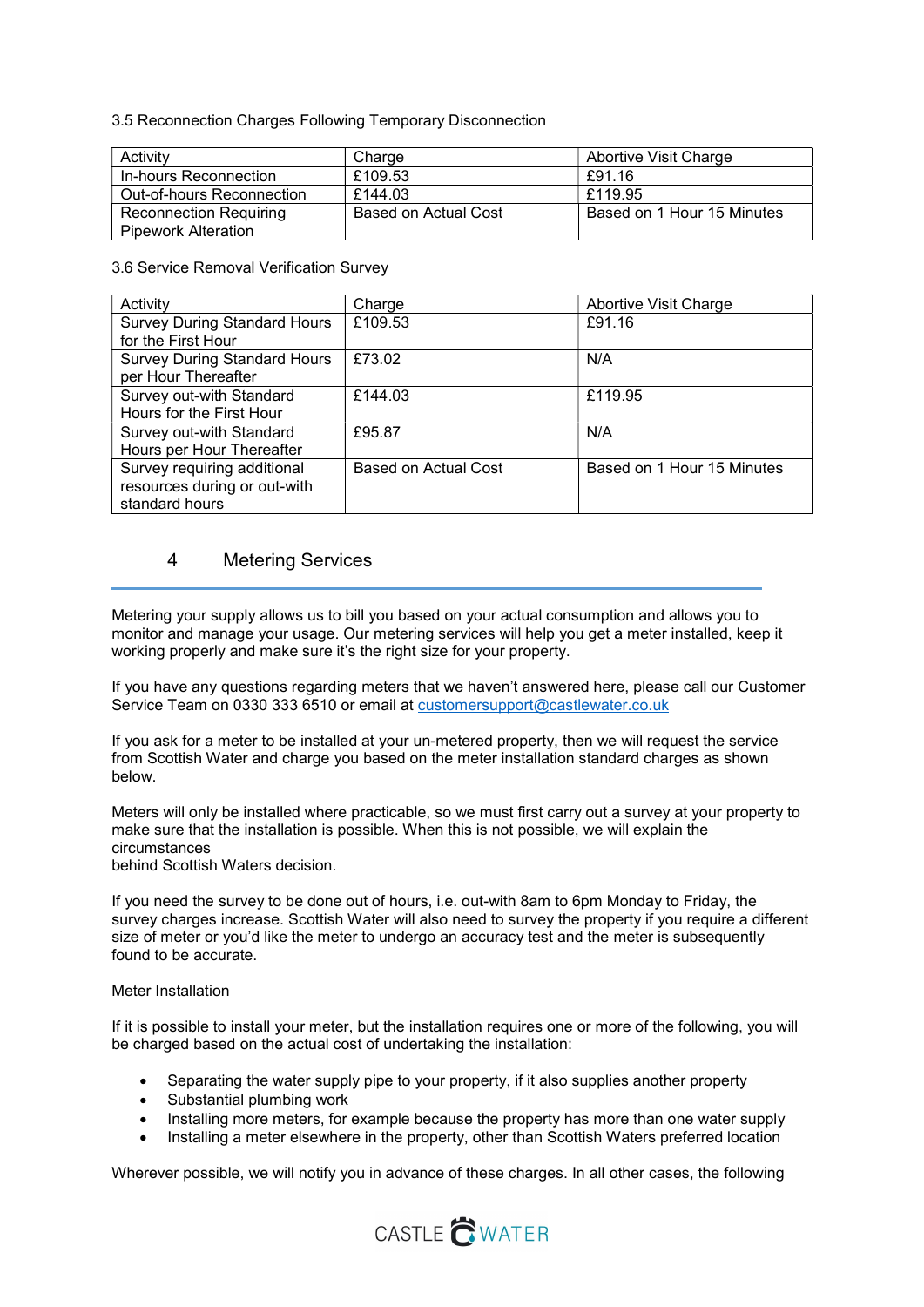charges apply.

# 4.1 Survey Charge for Change of Meter

| Activity                                               | Charge                    | Abortive Visit Charge     |
|--------------------------------------------------------|---------------------------|---------------------------|
| In-hours Meter Survey                                  | £219.07                   | £182.33                   |
| Out-of-hours Meter Survey                              | £288.06                   | £239.90                   |
| Meter Surveys Requiring<br><b>Additional Resources</b> | Reasonable Costs Incurred | Reasonable Costs Incurred |

# 4.2 Survey Charge for Meter Accuracy Test

| Activity                            | Charge               | <b>Abortive Visit Charge</b> |
|-------------------------------------|----------------------|------------------------------|
| <b>Survey During Standard Hours</b> | £109.53              | £91.16                       |
| for the First Hour                  |                      |                              |
| <b>Survey During Standard Hours</b> | £73.02               |                              |
| per Hour Thereafter                 |                      |                              |
| Survey out-with Standard            | £144.03              | £119.95                      |
| Hours for the First Hour            |                      |                              |
| Survey out-with Standard            | £95.87               |                              |
| Hours per Hour Thereafter           |                      |                              |
| Survey requiring additional         | Based on Actual Cost | Based on 1 Hour 15 Minutes   |
| resources during or out-with        |                      |                              |
| standard hours                      |                      |                              |

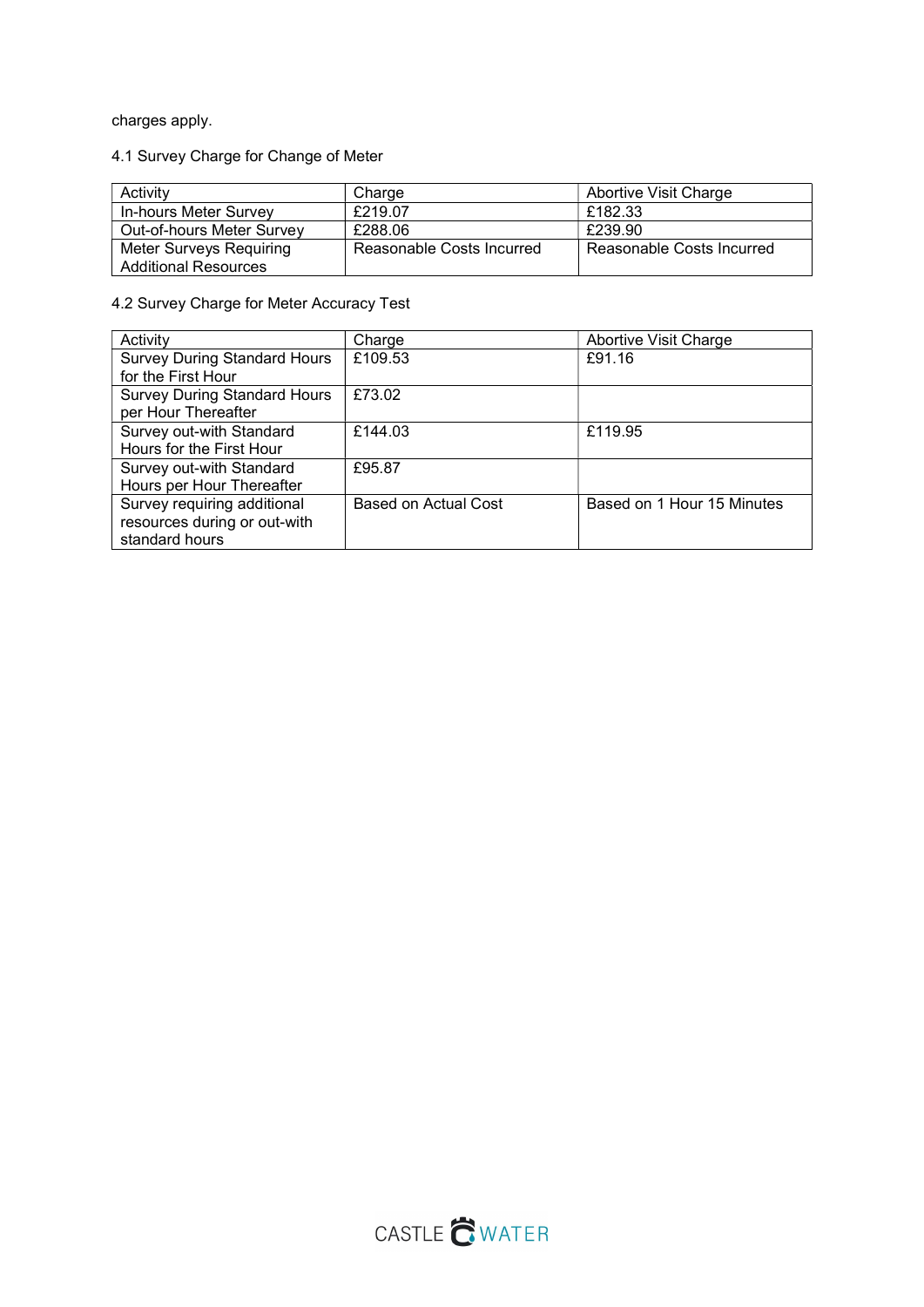### 4.3 Meter Installation

| Meter Size (mm)                             | 15       | 20       | 25       | 30       | 40       | 50       | 80       | 100      | 150      |
|---------------------------------------------|----------|----------|----------|----------|----------|----------|----------|----------|----------|
| Above Ground / Internal Meter               | £329.58  | £345.27  | £397.59  | £476.05  | £810.87  | £1043.67 | £1179.68 | £1422.95 | £1692.37 |
| Below Ground Meter (No Dig Up)              | £517.90  | £533.59  | £585.93  | £664.39  | £708.87  | £1323.55 | £1459.56 | £1702.83 | £1974.86 |
| Below Ground Dig Up and Rebuild Chamber in  | £1067.20 | £1082.90 | £1101.20 | £1135.22 | £1213.69 | £1632.82 | £1770.84 | £2014.09 | £2283.52 |
| Verge                                       |          |          |          |          |          |          |          |          |          |
| Below Ground Dig Up and Rebuild Chamber in  | £1067.20 | £1082.90 | £1101.20 | £1135.22 | £1213.69 | £1632.82 | £1770.84 | £2014.09 | £2283.52 |
| Surfaced Footpath                           |          |          |          |          |          |          |          |          |          |
| Below Ground Dig Up and Rebuild Chamber in  | £1430.78 | £1446.49 | £1532.56 | £1577.27 | £1621.72 | £1854.55 | £1990.56 | £2233.81 | £2503.23 |
| Surfaced Road                               |          |          |          |          |          |          |          |          |          |
| Below Ground no Dig Up + MSM Meter in       | £200.70  | £213.36  | £226.57  |          |          |          |          |          |          |
| Verge                                       |          |          |          |          |          |          |          |          |          |
| Below Ground, dig up and install ebco box + | £740.25  | £745.48  | £792.56  |          |          |          |          |          |          |
| MSM meter in verge                          |          |          |          |          |          |          |          |          |          |
| Below ground, dig up and install ebco box + | £844.70  | £857.36  | £945.61  |          |          |          |          |          |          |
| MSM meter in surfaced footpath              |          |          |          |          |          |          |          |          |          |
| Below ground, dig up and install ebco box + | £1056.47 | £1061.97 | £1109.06 |          |          |          |          |          |          |
| MSM meter in road                           |          |          |          |          |          |          |          |          |          |

| Meter Size (mm)                            | 200       | 250       | 300       | 350       | 400       | 450       | 500       | 600       |
|--------------------------------------------|-----------|-----------|-----------|-----------|-----------|-----------|-----------|-----------|
| Above Ground / Internal Meter              | £782.20   | £1,138.03 | £1,329.55 | £1,841.61 | £2,289.16 | £2,571.40 | £3,120.76 | £3,901.40 |
| Below Ground Meter (No Dig Up)             | £801.80   | £1,157.52 | £1,349.15 | £2,197.55 | £2,689.90 | £2,972.14 | £3,588.59 | £4,414.14 |
| Below Ground Dig Up and Rebuild Chamber in | £2,002.89 | £2,362.64 | £2,605.45 | £5,377.90 | £6,157.76 | £6,439.88 | £7,056.44 | £7,881.88 |
| Verge                                      |           |           |           |           |           |           |           |           |
| Below Ground Dig Up and Rebuild Chamber in | £2,084.43 | £2,440.48 | £2,632.11 | £5,500.99 | £6,245.23 | £6.527.47 | £7,143.80 | £7,969.47 |
| Surfaced Footpath                          |           |           |           |           |           |           |           |           |
| Below Ground Dig Up and Rebuild Chamber in | £2,380.00 | £2,610.72 | £2,939.55 | £5,810.44 | £7,019.93 | £7.425.15 | £8,041.48 | £8,867.15 |
| Surfaced Road                              |           |           |           |           |           |           |           |           |

Charge for Abortive Visit - £89.04

4.4 Changing Meter Sizes

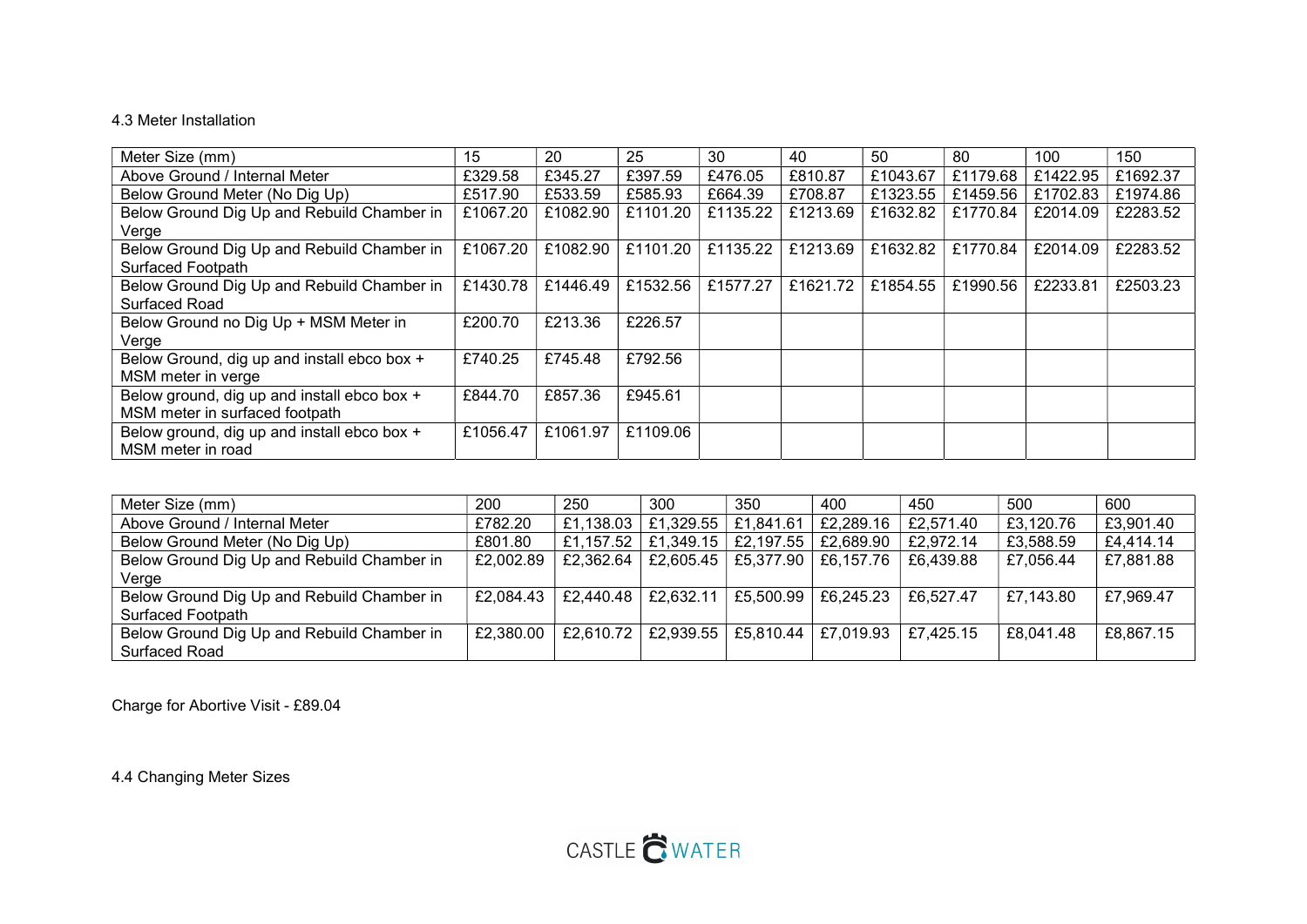| Meter Size (mm)                           | 15        | 20        | 25        | 30        | 40        | 50        | 80        | 100       | 150       |
|-------------------------------------------|-----------|-----------|-----------|-----------|-----------|-----------|-----------|-----------|-----------|
| Above Ground / Internal Meter             | £222.88   | £250.76   | £285.37   | £330.40   | £554.62   | £609.50   | £694.51   | £782.20   | £925.90   |
| Below Ground Meter (No Dig Up)            | £234.52   | £262.52   | £296.91   | £342.27   | £574.11   | £628.99   | £714.11   | £755.32   | £945.39   |
|                                           |           |           |           |           |           |           |           |           |           |
| Below Ground Dig Up and Rebuild           | £818.16   | £846.16   | £936.43   | £981.34   | £1,100.73 | £1,334.81 | £1,425.98 | £1,467.31 | £1,961.23 |
| Chamber in                                |           |           |           |           |           |           |           |           |           |
| Verge                                     |           |           |           |           |           |           |           |           |           |
| Below Ground Dig Up and Rebuild           | £882.33   | £910.22   | £996.46   | £1,041.71 | £1,176.33 | £1,389.02 | £1,493.74 | £1,534.84 | £2,044.44 |
| Chamber in                                |           |           |           |           |           |           |           |           |           |
| Surfaced Footpath                         |           |           |           |           |           |           |           |           |           |
| Below Ground Dig Up and Rebuild           | £1,032.52 | £1,060.52 | £1,150.80 | £1,195.82 | £1,336.72 | £1,549.18 | £1,661.96 | £1,703.29 | £2,218.94 |
| Chamber in                                |           |           |           |           |           |           |           |           |           |
| <b>Surfaced Road</b>                      |           |           |           |           |           |           |           |           |           |
| Below Ground no Dig Up + MSM Meter in     | £392.11   | £404.88   | £497.05   |           |           |           |           |           |           |
| Verge                                     |           |           |           |           |           |           |           |           |           |
| Below Ground, dig up and install ebco box | £831.26   | £847.05   | £936.43   |           |           |           |           |           |           |
|                                           |           |           |           |           |           |           |           |           |           |
| MSM meter in verge                        |           |           |           |           |           |           |           |           |           |
| Below ground, dig up and install ebco box | £895.32   | £911.23   | £996.46   |           |           |           |           |           |           |
|                                           |           |           |           |           |           |           |           |           |           |
| MSM meter in surfaced footpath            |           |           |           |           |           |           |           |           |           |
| Below ground, dig up and install ebco box | £1,045.85 | £1,061.64 | £1,150.80 |           |           |           |           |           |           |
|                                           |           |           |           |           |           |           |           |           |           |
| MSM meter in road                         |           |           |           |           |           |           |           |           |           |

| Meter Size (mm)                            | 200       | 250       | 300       | 350       | 400        | 450        | 500        |
|--------------------------------------------|-----------|-----------|-----------|-----------|------------|------------|------------|
| Above Ground / Internal Meter              | £1,638.78 | £1,997.18 | £3,090.97 | £4,661.32 | £5,471.53  | £6,542.70  | £8,722.67  |
| Below Ground Meter (No Dig Up)             | £1,677.87 | £2,036.27 | £3,477.60 | £5,047.84 | £5,902.96  | £6,974.01  | £9,221.40  |
| Below Ground Dig Up and Rebuild Chamber in | £2,859.47 | £3,221.90 | £4,707.58 | £8,361.92 | £9,340.01  | £10,411.07 | £12,658.46 |
| Verge                                      |           |           |           |           |            |            |            |
| Below Ground Dig Up and Rebuild Chamber in | £2,941.34 | £3,299.74 | £4,830.67 | £8,449.39 | £9,427.37  | £10,498.54 | £12,745.71 |
| Surfaced Footpath                          |           |           |           |           |            |            |            |
| Below Ground Dig Up and Rebuild Chamber in | £3,236.57 | £3,469.87 | £5,078.41 | £9,224.20 | £10,202.08 | £11,396.22 | £13,643.50 |
| <b>Surfaced Road</b>                       |           |           |           |           |            |            |            |

Charge for Abortive Visit - £91.16

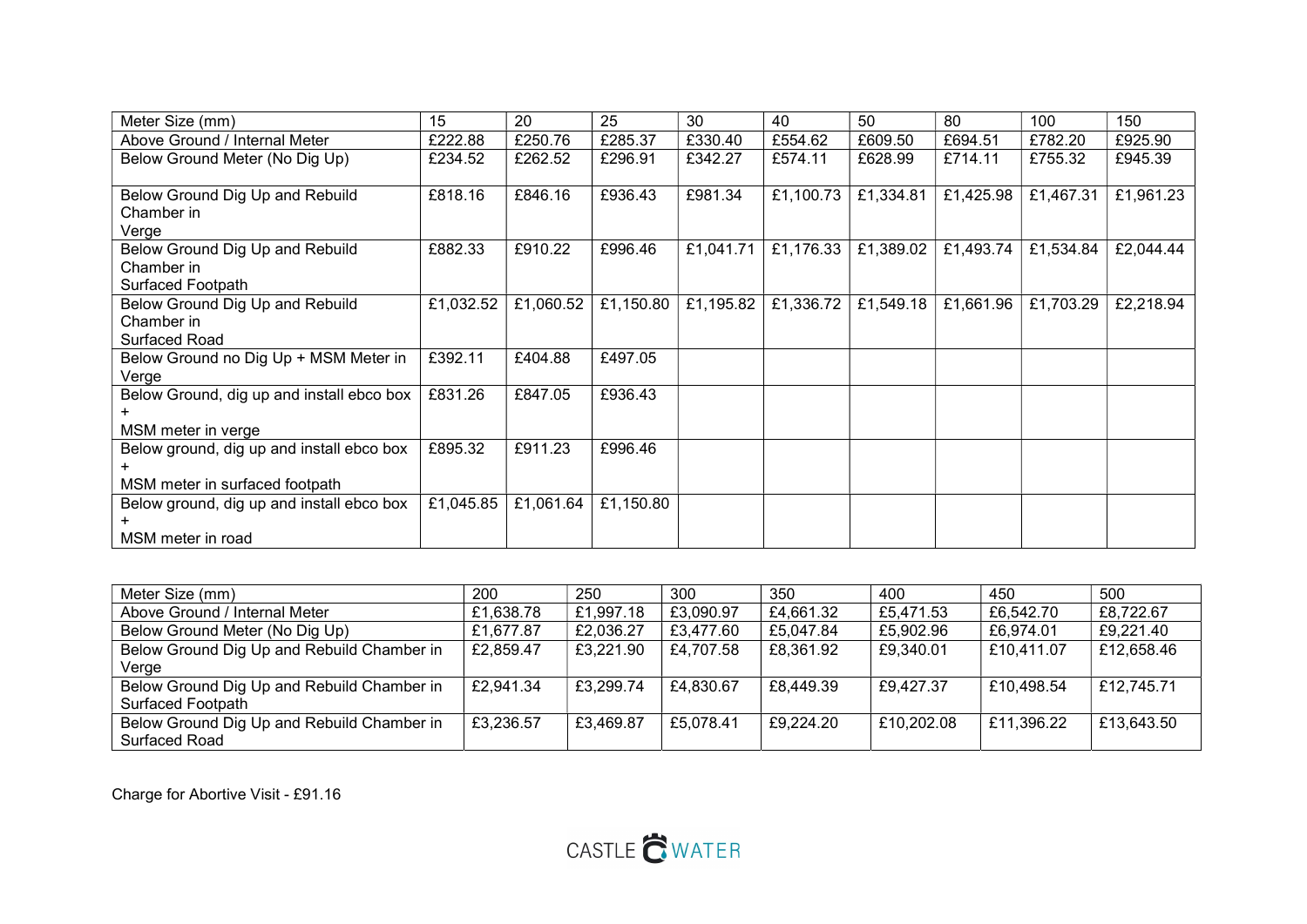### 4.5 Replacing or Repairing Damaged Meter

It is your responsibility to make sure that your meter is protected and kept in good condition. If your meter is damaged by frost or by someone other than a representative of Castle Water or Scottish Water, then the charge below will apply for repairing the meter. Wherever possible, we will notify you in advance of these charges.

We may also charge you for the volume of water that we estimate would have passed through the damaged meter during the time that it was damaged.

| Meter Size (mm)                             | 15      | 20        | 25        | 30        | 40        | 50        | 80        | 100       | 150       |
|---------------------------------------------|---------|-----------|-----------|-----------|-----------|-----------|-----------|-----------|-----------|
| Above Ground / Internal Meter               | £187.48 | £215.48   | £250.09   | £295.23   | £460.65   | £489.10   | £605.92   | £630.00   | £661.58   |
| Below Ground Meter (No Dig Up)              | £211.00 | £239.00   | £273.50   | £318.75   | £499.74   | £528.30   | £644.89   | £669.08   | £700.78   |
| Below Ground Dig Up and Rebuild             | £763.39 | £791.39   | £881.55   | £926.68   | £1,002.73 | £1,210.49 | £1,335.15 | £1,359.34 | £1,692.99 |
| Chamber in                                  |         |           |           |           |           |           |           |           |           |
| Verge                                       |         |           |           |           |           |           |           |           |           |
| Below Ground Dig Up and Rebuild             | £831.48 | £859.48   | £945.61   | £990.75   | £1,082.25 | £1,268.62 | £1,404.92 | £1,429.00 | £1,780.24 |
| Chamber in                                  |         |           |           |           |           |           |           |           |           |
| Surfaced Footpath                           |         |           |           |           |           |           |           |           |           |
| Below Ground Dig Up and Rebuild             | £977.76 | £1,005.64 | £1,095.92 | £1,141.16 | £1,238.72 | £1,425.08 | £1,571.24 | £1,595.32 | £1,950.48 |
| Chamber in                                  |         |           |           |           |           |           |           |           |           |
| Surfaced Road                               |         |           |           |           |           |           |           |           |           |
| Below Ground no Dig Up + MSM Meter in       | £200.70 | £213.36   | £226.57   |           |           |           |           |           |           |
| Verge                                       |         |           |           |           |           |           |           |           |           |
| Below Ground, dig up and install ebco box   | £776.60 | £789.15   | £881.55   |           |           |           |           |           |           |
|                                             |         |           |           |           |           |           |           |           |           |
| MSM meter in verge                          |         |           |           |           |           |           |           |           |           |
| Below ground, dig up and install ebco box + | £844.70 | £857.36   | £945.61   |           |           |           |           |           |           |
| MSM meter in surfaced footpath              |         |           |           |           |           |           |           |           |           |
| Below ground, dig up and install ebco box + | £990.97 | £1,003.74 | £1,095.92 |           |           |           |           |           |           |
| MSM meter in road                           |         |           |           |           |           |           |           |           |           |
| Above Ground Replace Helix 4000             |         |           |           |           | £291.76   | £298.59   | £363.88   | £390.32   | £416.64   |
| Mechanism                                   |         |           |           |           |           |           |           |           |           |
| Below Ground Replace Helix 4000             |         |           |           |           | £311.36   | £318.19   | £383.48   | £409.92   | £436.24   |
| Mechanism                                   |         |           |           |           |           |           |           |           |           |

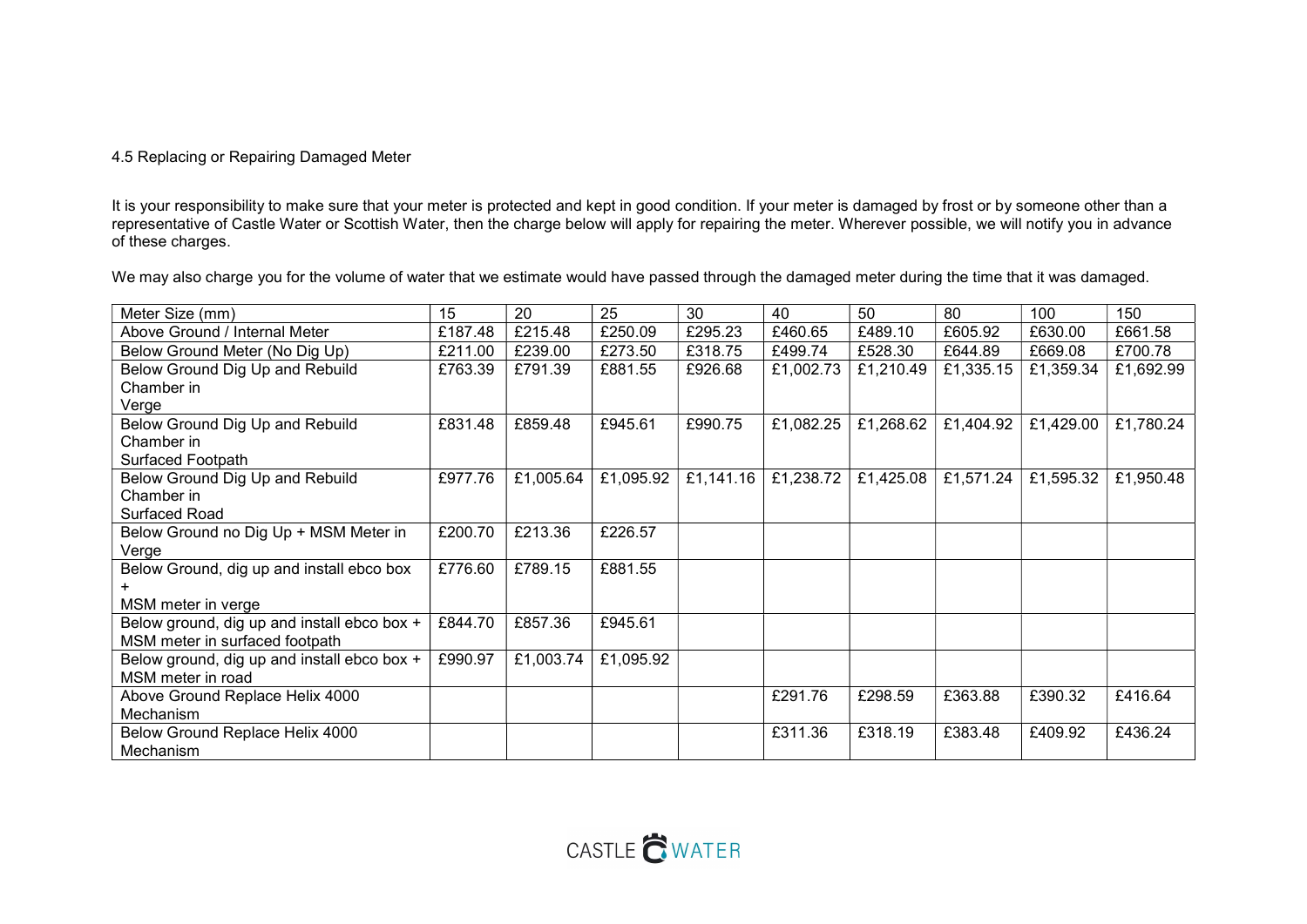### 4.5 Replacing or Repairing Damaged Meter (Continued)

| Meter Size (mm)                            | 200       | 250       | 300       | 350       | 400       | 450       | 500       | 600       |
|--------------------------------------------|-----------|-----------|-----------|-----------|-----------|-----------|-----------|-----------|
| Above Ground / Internal Meter              | £762.72   | £1,118.43 | £1,310.06 | £1,822.12 | £2,269.68 | £2,552.03 | £3,101.16 | £3,881.80 |
| Below Ground Meter (No Dig Up)             | £801.80   | £1,157.52 | £1,349.15 | £2,197.55 | £2,689.90 | £2,972.14 | £3,588.59 | £4,414.14 |
| Below Ground Dig Up and Rebuild Chamber in | £2,002.89 | £2,362.64 | £2,605.45 | £5,377.90 | £6,157.76 | £6,439.88 | £7,056.44 | £7,881.88 |
| Verge                                      |           |           |           |           |           |           |           |           |
| Below Ground Dig Up and Rebuild Chamber in | £2,084.43 | £2,440.48 | £2,632.11 | £5,500.99 | £6,245.23 | £6,527.47 | £7,143.80 | £7,969.47 |
| <b>Surfaced Footpath</b>                   |           |           |           |           |           |           |           |           |
| Below Ground Dig Up and Rebuild Chamber in | £2,380.00 | £2,610.72 | £2,939.55 | £5,810.44 | £7,019.93 | £7,425.15 | £8,041.48 | £8,867.15 |
| Surfaced Road                              |           |           |           |           |           |           |           |           |
| Above Ground Replace Helix 4000 Mechanism  | £540.62   | £586.54   | £671.55   |           |           |           |           |           |
| Below Ground Replace Helix 4000 Mechanism  | £560.11   | £645.12   | £690.93   |           |           |           |           |           |

Charge for Abortive Visit - £89.04

### 4.6 Meter Accuracy Test

If you believe that your water meter is not registering correctly, then we can arrange for it to be tested by Scottish Water. If the meter is found to be recording your usage accurately (within 5%), you will be charged for the testing, as per below. If it has been recording your usage inaccurately, this will be corrected at no cost to you.

| $\sim$<br>(mm)<br>Mete:<br>Size |                 | 20                                                     | --<br>,,,<br>∼                                           | 30<br>ັບ                                             | -40     | -<br>. .           | 80                 | 100                | 150<br>1 J V                                         |
|---------------------------------|-----------------|--------------------------------------------------------|----------------------------------------------------------|------------------------------------------------------|---------|--------------------|--------------------|--------------------|------------------------------------------------------|
| -<br>Metei<br>' est<br>Accuracy | $\sim$<br>£540. | $\sim$<br>$\overline{\phantom{0}}$<br>- 541<br>ົ<br>J. | $\sim$ $\sim$<br>$\overline{\phantom{0}}$<br>∠ാ4'`<br>᠇៴ | $\sim$ $\sim$ $\sim$ $\sim$ $\sim$<br>51<br>TV.<br>ີ | £680.62 | F73R 78<br>70.20 ب | FRQ3 53<br>LUJU.JU | FQ5Q 28<br>∠ວບວ.∠ບ | $\sim$<br><b>OEE</b><br>. .<br>.uuu<br>.<br><u>_</u> |

| $\sim$<br>Mete<br>(mm<br>Size        | 200                                 | חבר<br>zou                                            | 300                                       | ふざし<br>vvc              | 400                                                       | 45 <sub>C</sub>                           | EOC<br>้วบเ                               | $\sim$<br>ouu                        |
|--------------------------------------|-------------------------------------|-------------------------------------------------------|-------------------------------------------|-------------------------|-----------------------------------------------------------|-------------------------------------------|-------------------------------------------|--------------------------------------|
| Metei<br>ا مم ا<br>Accuracy<br>י כאנ | م م<br>$\sim$<br><del>.</del> ບວ.ບປ | <b>765</b><br>$\sim$<br>$\sqrt{2}$<br>r L J<br>ິ<br>- | $\sim$ $-$<br>$\sim$<br>20.′<br>u⊾<br>7.1 | .04<br>n n<br>14<br>- 9 | $\overline{c}$<br>$\sim$<br>$\sim$<br>'n<br>LJ.UJJ<br>ں ب | <u>በ72 ዓር</u><br>т. с<br>. . <u>. .</u> . | .688.76<br><u>ີ</u><br><u> + д</u><br>. U | $\sim$ $\sim$<br>827.36<br>LO.OZ7.00 |

Charge for Abortive Visit - £91.17

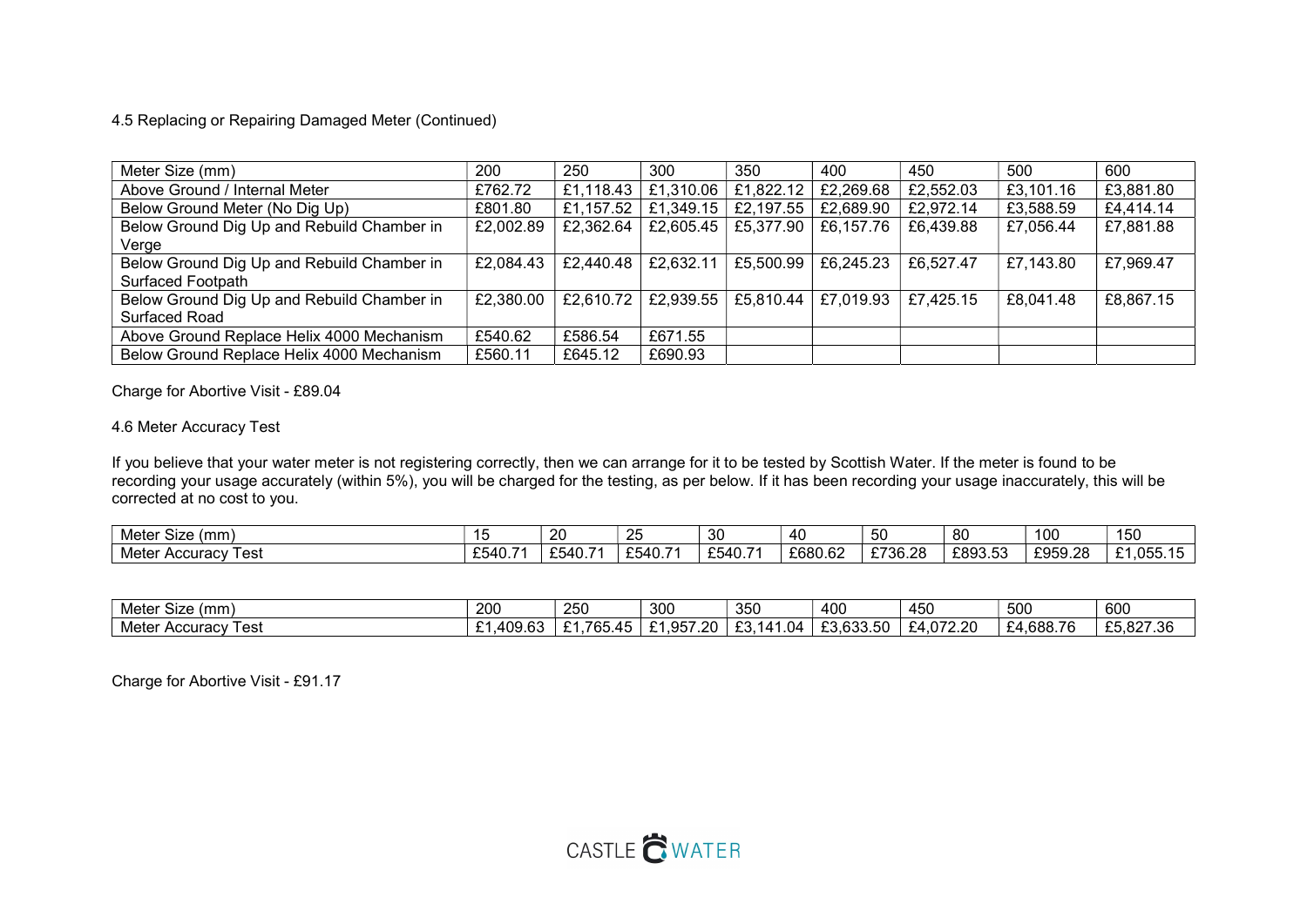## 5 New Connections

Castle Water will process applications for all new connections to the public network for all commercial developments, but Scottish Water will process all non-commercial applications directly.

There is an application fee of £101.36+VAT that applied to all new connection applications. If you decide not to proceed with the connection, this will not be refunded.

There are four main elements to the new connection charge. Any additional costs will be quotes to you in advance of any work being carried out.

- Infrastructure Charge
- Connection Charge
- Inspection Charge
- Building Water

#### 5.1 Infrastructure Charge

For new properties, or properties that have not previously been connected to the network, you will be charged for each connection to the public water mains or sewerage network.

For commercial house developments and self-build houses, the infrastructure charge will be applied by Scottish Water; for non-household developments, the infrastructure charge will be applied by Castle Water as described below.

The infrastructure charge may also apply where a site is redeveloped, resulting in a greater demand for water from the site.

The standard charge applies to each property or sub unit. For example, a development incorporating a block of six offices units will be charged six infrastructure charges.

| Water    | property<br>unit<br>or sub<br>۰л<br>per<br>64<br>uz       |
|----------|-----------------------------------------------------------|
| Sewerage | .64<br>unit<br>property or sub<br>$\Delta$ l<br>per<br>UZ |

This charge is payable in advance of the connection work taking place.

#### 5.2 Connection Charges

If your development includes business or industrial units, then Castle Water can arrange for new communication pipes to be connected to the existing network, or for an inspection to take place to ensure that your own connection work meets all the relevant construction standards. Please note, the communication pipe is the pipe between the public main and the boundary of the road the main is in.

All connections to the public mains and sewerage network must be inspected; however, if your development is entirely domestic, then Scottish Water will provide these services for you directly.

If the communication pipe has a diameter no larger than 32mm, we will charge a fixed sum for the connection. An additional charge applies if a second 'manifold' connection is required, and the work will be carried out at the same time as the first connection.

Scottish Water arranges for the labour and material needed to complete the pipe laying work for the connection to the existing trunk main only. You will be responsible for:

- Arranging all excavation work (or providing suitable ducts, or both)
- Filling in and reinstating the footpath and road
- Providing all materials, including a water toby (external stopcock) or meter chamber

If the communication pipe has an outside diameter larger than 32mm, the above still applies, but the

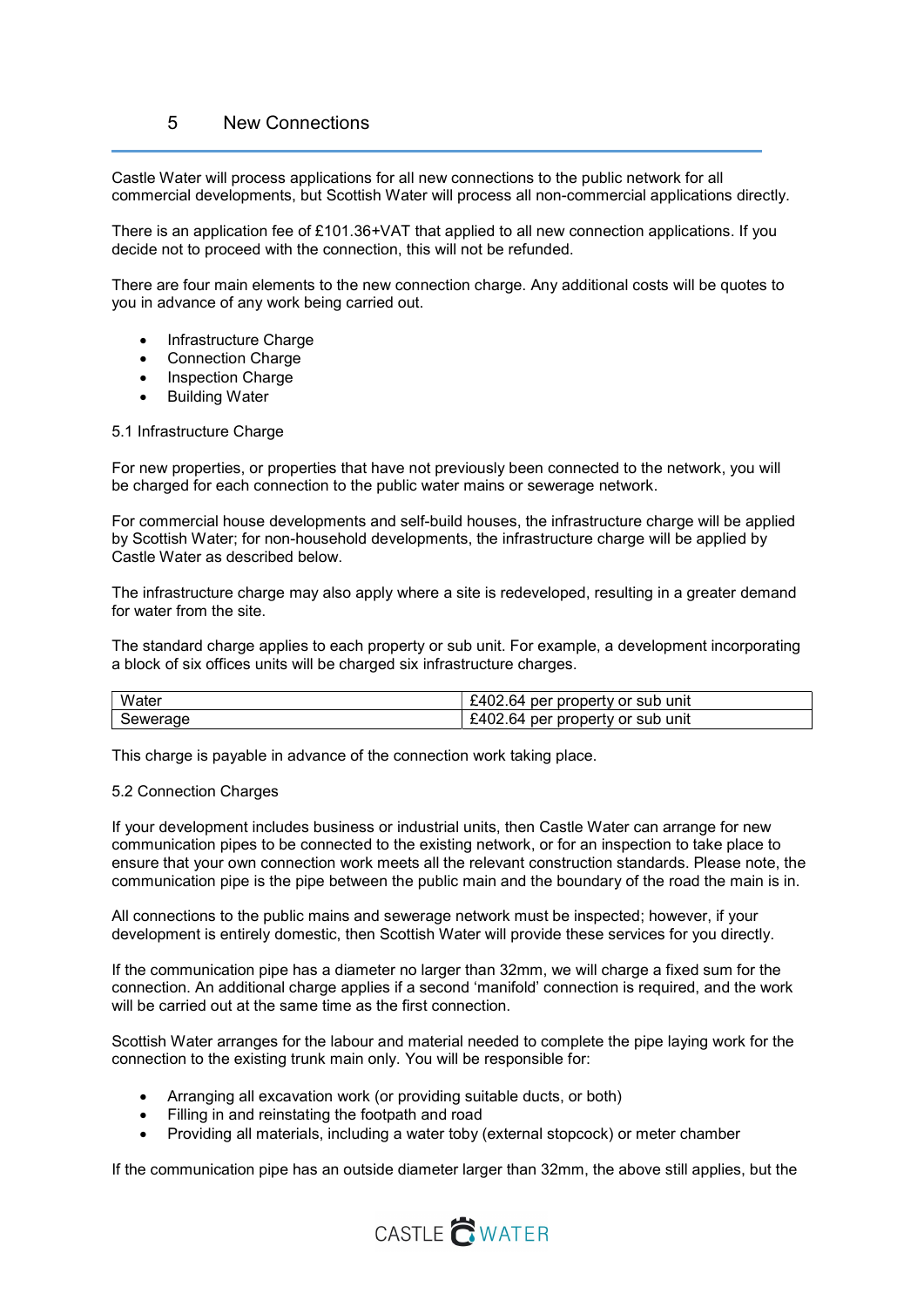charge will reflect the actual cost of the work carried out. You will be asked for an advanced payment based on an estimated cost of the work. If the actual cost is less, we will refund the different; if the actual cost is more, you will be invoiced for the balance.

|                                | Part 2 (non-    | Part 3 (trunk | Abortive Visit Charge |
|--------------------------------|-----------------|---------------|-----------------------|
|                                | trunk main)     | main)         |                       |
| Connection to live water mains | £341.60         | Reasonable    | Based on 1 Hour 15    |
| (32mm outside diameter and     |                 | Costs         | Minutes               |
| below)                         |                 | Incurred      |                       |
| Connection to live water       | Reasonable      | Reasonable    | Based on 1 Hour 15    |
| mains greater than 32mm        | Costs           | Costs         | Minutes               |
|                                | Incurred        | Incurred      |                       |
| Sewerage connection            | Based on Actual | Based on 1    | Based on 1 Hour       |
|                                | Cost            | Hour          | 15 Minutes            |
|                                |                 | 15 Minutes    |                       |

#### 5.3 Inspection Charges

If you or your contractor have made the water connection to a self-lay main, constructed by agreement with us in accordance with Water for Scotland guidelines, we will charge an inspection fee to approve a water or sewerage connection.

| Activity                     | Charge  | Abortive Visit Charge      |
|------------------------------|---------|----------------------------|
| Inspection Fee (Water)       | £72.68  | Based on 1 Hour 15 Minutes |
| Inspection Fee (Sewerage)    | £72.68  | Based on 1 Hour 15 Minutes |
| Sewer CCTV (Where faults are | E128.24 | N/A                        |
| detected)                    |         |                            |

#### 5.4 Repeat design review charge

All designs for a water connection are subject to review. Where a submission is not to an appropriate standard or is deficient this will be returned for amendment. Repeat design review charges will apply in situations where the resubmitted details are subject to further technical review.

| Type of Review                | Description                    | Charge          |
|-------------------------------|--------------------------------|-----------------|
| <b>Minor Review</b>           | (Other than Corrections) up to | £47.49          |
|                               | 1 hour                         |                 |
| <b>Standard Repeat Design</b> | 1 to 3 hours                   | £142.58         |
| Review                        |                                |                 |
| Major Repeat Design Review    | More than 3 hours              | £71.34 per hour |

### 6 Building Water

All building water requests for non-household developments should be directed to Castle Water and not Scottish Water. Customers requiring water for self-build houses and commercial house developments should contact Scottish Water directly.

The charges will be zero rated for VAT purposes for all business customers, except those whose main

business activity is within Divisions 1 to 5 of the 1980 Standard Industrial Classification. Where applicable, VAT will be added at the standard rate to the charges shown below.

6.1 Water for Business and Industrial Developments

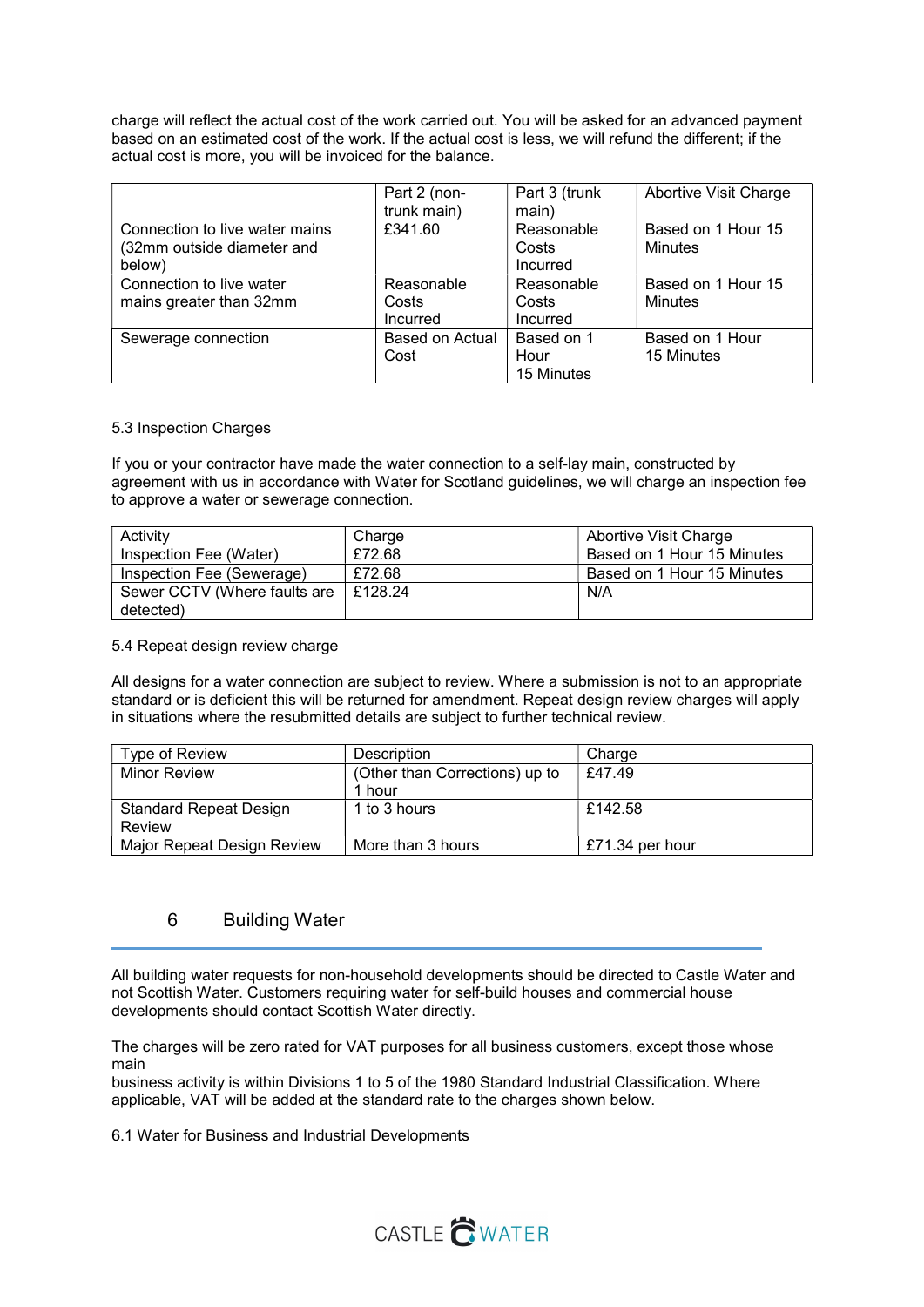For all other commercial building work, we base the charge on two components, where the site is unmetered:

- A percentage of the estimated cost reported in planning permission applications and building warrant approvals. The total estimated cost is the total price of the contract less the value of any pre-mix concrete.
- The actual cost incurred by us for providing and removing the water supply

| <b>Construction Type</b>                           | Charge                                            |
|----------------------------------------------------|---------------------------------------------------|
| (Based on construction costs)                      |                                                   |
| All traditional work with a contract price of up   | 0.3% of the total estimated contract price        |
| to £500,000 (excluding costs of ready-mix          |                                                   |
| concrete)                                          |                                                   |
| All traditional work with a contract price greater | 0.3% of the first £500,000 of the total estimated |
| than £500,000 (excluding costs of ready-mix        | contract price, 0.15% for the rest of the total   |
| concrete)                                          | estimated contract price                          |
| All non-traditional work, modernisation and        | 0.15% of the total estimated contract price       |
| cost, rehabilitation contracts (excluding costs of |                                                   |
| ready-mix concrete)                                |                                                   |
| Additional charge for providing and removing       | Based on actual cost                              |
| the water supply                                   |                                                   |

Where Scottish Water has approved that a metered supply can be used to supply building water for construction activities both fixed and volumetric water charges apply, at standard rates and the cost incurred by us for providing and removing the water supply.

#### 6.2 Site Accommodation Water

Where water and/or waste water supply to site accommodation is un-metered, fixed and volumetric charges will apply in addition to any building water charges. Fixed charges will be based on the 20mm meter annual charge and the number of weeks the supply has been made available. Volumetric charges will be applied using the current metered volumetric charges and an assessment of the volume of water used.

The assessment of the volume of water and waste water used will be calculated using the following formulas:

Water: Number of people using site accommodation x weeks on site x PCC

Waste Water: Number of people using site accommodation x weeks on site x PCC

PCC Per capita consumption for site accommodation charges will be based on the procedure for calculating volume at re-assessed un-metered premised.

| Activity                                     | Charge                                 |
|----------------------------------------------|----------------------------------------|
| Site accommodation charges: fixed charge per | £1.73 per week                         |
| week (water)                                 |                                        |
| Site accommodation charges: fixed charge per | £1.05 per week                         |
| week (waste)                                 |                                        |
| Volumetric charges                           | Same as the current volumetric charges |

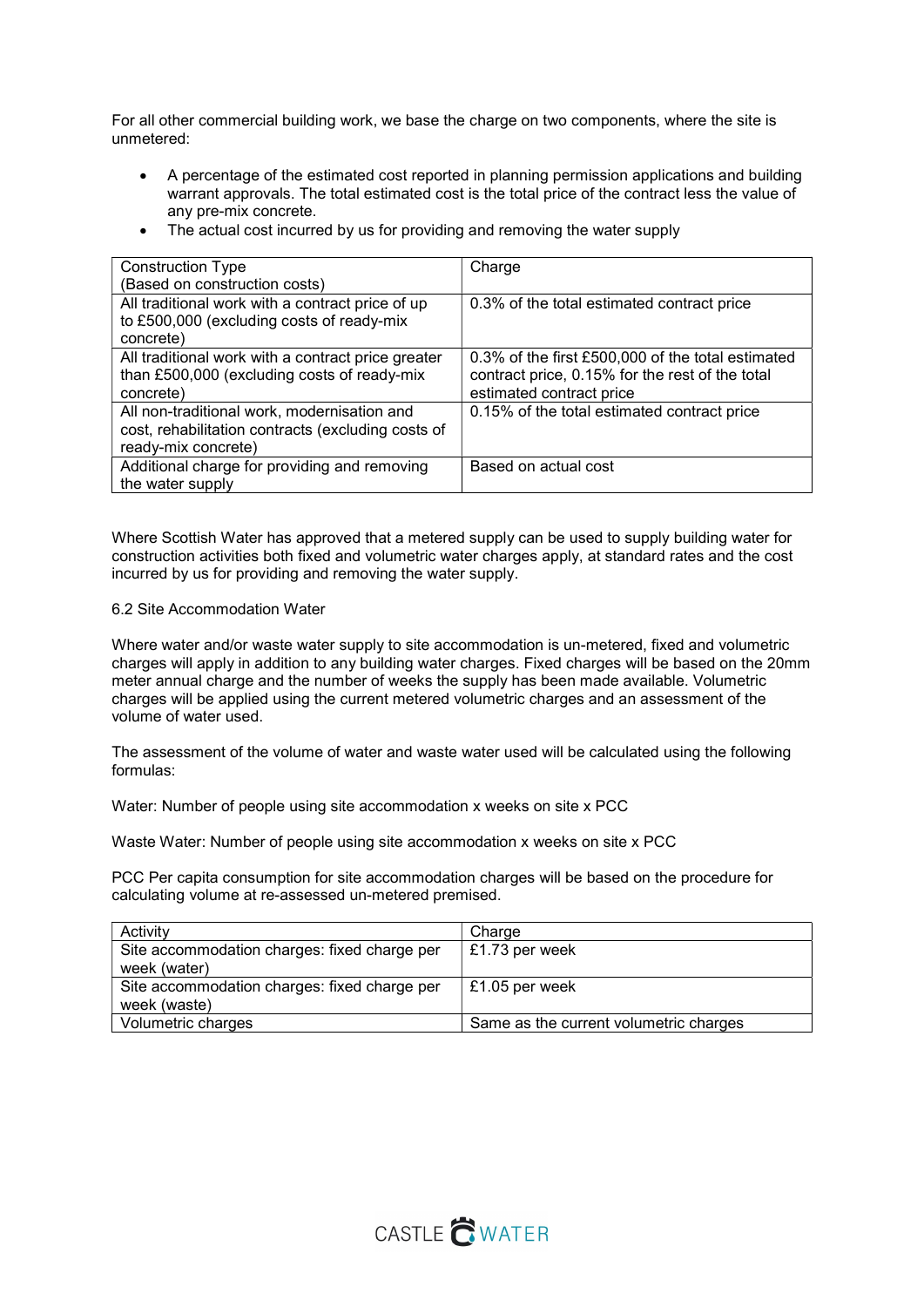# 7 Sampling and Laboratory Services

The charge for sampling and laboratory services is based on actual cost.

### 8 Water Byelaws Inspections or on-site advice

If Scottish Water has found contraventions during a water byelaws inspection, a programme of works and timescale for completion will be agreed with you. If the programme and timescales are not adhered to, resulting in additional inspections by Scottish Water, additional charges will be applied.

| Activity                        | Charge                    | <b>Abortive Visit Charge</b> |
|---------------------------------|---------------------------|------------------------------|
| In hours                        | £109.53                   | £91.16                       |
| For each hour thereafter in     | £73.02                    |                              |
| hours                           |                           |                              |
| Out of hours repeat             | £144.03                   | £119.95                      |
| For each hour thereafter out of | £95.87                    |                              |
| hours                           |                           |                              |
| Additional resources            | Reasonable costs incurred | Based on 1 hour 15 minutes   |
| (irrespective of time)          |                           |                              |

## 9 Copies of bills

We will always issue you with regular bills, but we also know that sometimes you need extra copies. If you need an email copy that we've already sent to you, a charge of £2.50+VAT is applicable for each

bill you require.

If you need a paper copy of a bill that we've already sent to you, a charge of £5.00+VAT is applicable for each bill you require.

To request a copy invoice, contact our Customer Service Team at customersupport@castlewater.co.uk or on 0330 333 6510.

# 10 Statement of Account

Castle Water can supply you with a history of your account, like a bank statement. Our statement of account service can summarise the bills, payments, amendments and current balance of your account, and present it to you in one comprehensive document.

The charge for providing a statement of account is £10+VAT for each statement we produce.

# 11 Other Goods and Services

The main services that Castle Water Ltd supplies are stated in this charging statement. Any other services will be provided at reasonable cost and these will be explained to you at the time of request.